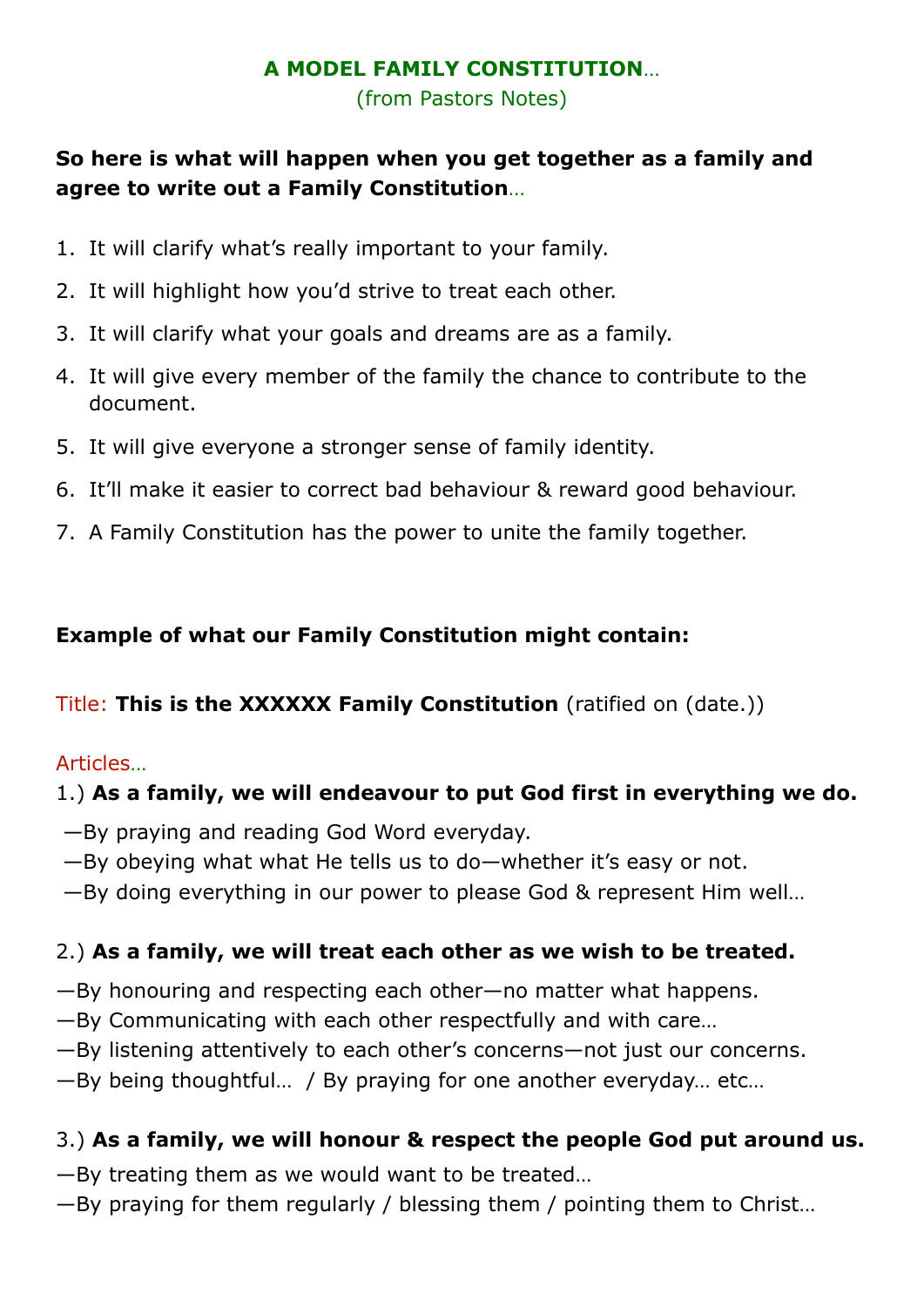### 4.) **As a family, we will endeavour to resolve our misunderstandings, offences & conflicts before the Sun sets** (or at the earliest opportunity.)

—By endeavouring to deal with issues as soon as possible after they happen. —Not allowing offences to pile up /  $\neq$  bitterness to fester & grow, etc.

## 5.) **As a family, we will joyfully celebrate and honour each other.**

—By remembering to do something special for each person on their Birthdays, Anniversaries / when they achieve something special / and on special days like Christmas (Mother's Day, Father's Day & Children's Day.)

## 6.) **As a family, we will all commit ourselves passionately to the local Church**.

—By attending Services together regularly / giving faithfully

—And committing ourselves to any **role** the Lord leads us to take on…

## 7.) **As a family, we will take regular times away from everything to rest, refuel together** & **to strengthen our family union.**

—We will do that by planning at least one holiday together annually…

## 8.) **As a family, we will be careful to uphold and value integrity, excellence, faithfulness, humility, generosity and godliness**…

—We will uphold these virtues in everything we say & do… (So help us God)

**\*I encourage you to add your unique requirements to your family or marriage constitution and use your own words and scriptures where necessary.**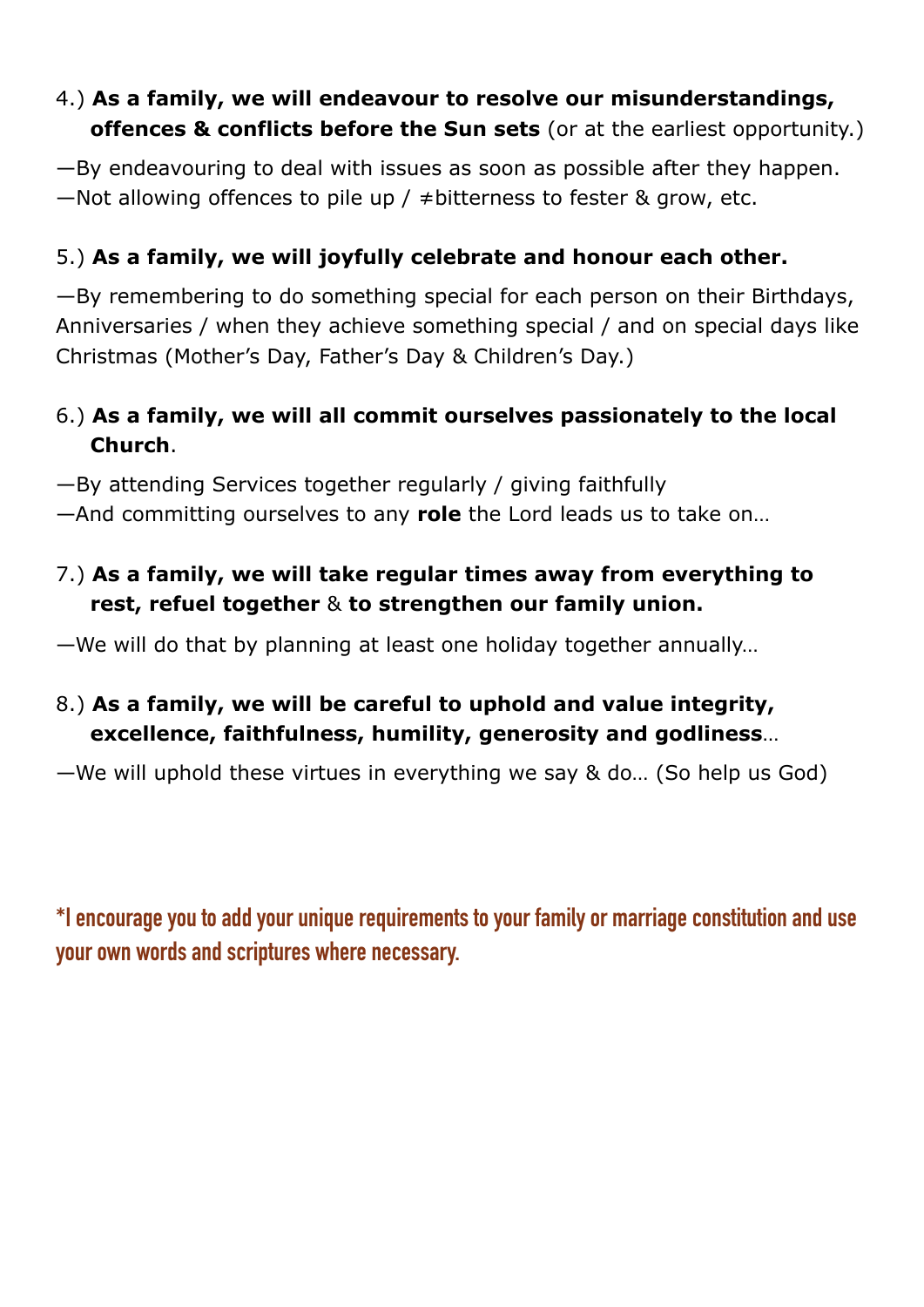## **From Focus on the Family…**

# **Ten Major Benefits of Writing a Personal Family Constitution**

**1. It brings the family into unity.** [Romans 12:16](https://www.biblegateway.com/passage/?search=Romans%2012:16&version=ESV&src=tools) exhorts us to "be of the same mind toward one another." We know that a house divided against itself cannot stand. If one member suffers, all the members suffer with it. *(See: [1 Corinthians 12:26.](https://www.biblegateway.com/passage/?search=1%20Corinthians%2012:26&version=ESV&src=tools))* The Lord's will is for all His children to walk in oneness. *(See: [Philippians 2:2](https://www.biblegateway.com/passage/?search=Philippians%202:2&version=ESV&src=tools).)*

**2. It follows the pattern of Christ and His Church.** [Ephesians 5:23](https://www.biblegateway.com/passage/?search=Ephesians%205:23&version=ESV&src=tools) explains that husbands and wives are to live by His example with the church. Headship and submission are well understood by the military. This is where the leaders lay out clear plans for training and battle.

**3. A family constitution reduces prolonged or angry arguments.** One article of a constitution can be to agree to list all the negative and positive reasons to follow a certain course of action. Seeing the two sides of an issue can bring about quicker resolution to important decisions. This brings about the desired unity.

**4. It forces meaningful and honourable communication.** When members of a family agree to live in oneness, they are more willing to engage in lengthy discussions. This is done in order to resolve important issues.

**5. The family constitution gives greater security and stability for each family member.** Both parents and children find comfort in a firm foundation. Also, kids do not experience as many unsettling surprises in discipline.

**6. It provides continual reminders of a family's most important values and rules.** The constitution is usually displayed in a prominent household location. This is just as Moses and the Israelites kept a jar of manna as a memorial of God's provision.

**7. It allows a family to prioritise its most important values.** Many often settle for the mediocre and second-best, falling short of God's high standards. Clear precedents will lead the way to unhindered obedience.

**8. A written family constitution can become the policing force at home.** This actually allows each family member to show greater love and comfort whenever an article of the constitution is violated.

**9. It can reduce stress and bring greater relaxation.** Each member of a family finds comfort in knowing that everyone is aware of the other's needs and concerns.

**10. The Lord's contract with His children is that He will never leave them or forsake them.** And He promises to meet their needs through His riches in glory. *([Philippians](https://www.biblegateway.com/passage/?search=Philippians%204:19&version=ESV&src=tools)  [4:19](https://www.biblegateway.com/passage/?search=Philippians%204:19&version=ESV&src=tools))*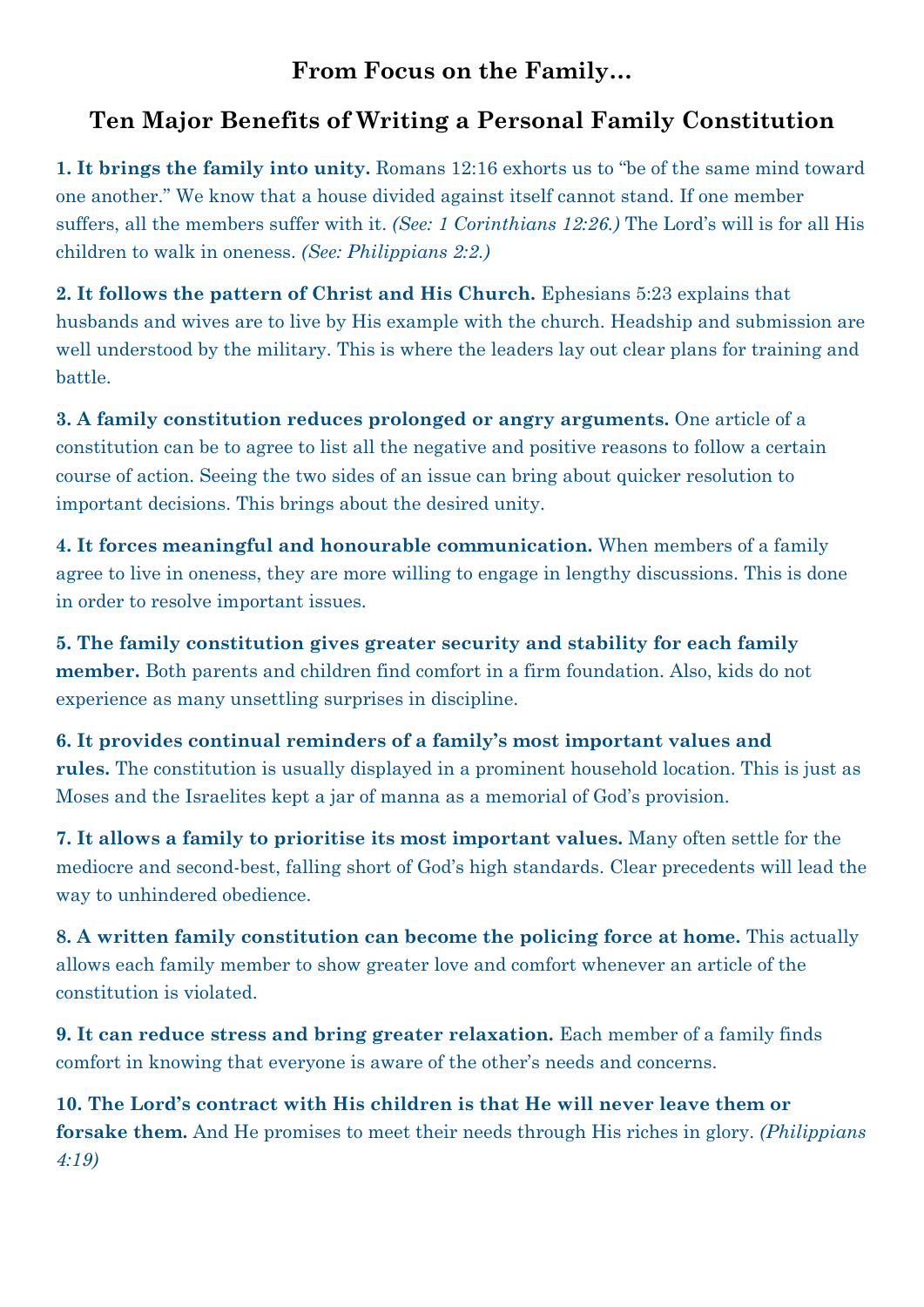#### **OTHER MODELS (1)**

#### **1. The goal of our marriage (family) is to**…

**2. We recognise that God has created each of us as unique individuals with differing strengths and personality characteristics.** Therefore, we will endeavour to discover these unique differences and learn to accept and appreciate them by...

**3. We each recognise the great importance of daily meaningful communication between one another.** Therefore, we purpose to spend the necessary time each day, as much as possible, to carefully listen to each other. And then we will express our deepest thoughts and needs; pray together; encourage each other, etc…

**4. We resolve to care for one another in a tender and affectionate manner.** We will do this by…

**5. We agree to believe the best in each other. Plus, we trust the words and actions of each other as honest.** If this trust is broken at any time, we all agree to restore the trust by confessing the untruths. This is to be done by seeking forgiveness, and by making any necessary restitution. We will wholeheartedly use words and phrases like "I am very sorry for… / Please forgive me for… / I thought I was right, but I now know that I was wrong. / What can I say or do to make things right?".

**6. We agree to resolve any angry conflicts between ourselves each day before the sun sets.** So, we will…

**7. We resolve to touch each other lovingly and sincerely as needed on a daily basis.**  So, we will…

**8. We understand the value of spending meaningful time together.** Therefore, we agree to schedule regular weekly (monthly) activities that each family member can enthusiastically support.

**9. We recognise that all our money belongs to the Lord.** So, we purpose to seek His will and wisdom regarding the earning, giving, saving and any other use of His funds…

**10. We recognise that God loves us and will meet all our needs through His riches in glory.** Therefore, we will…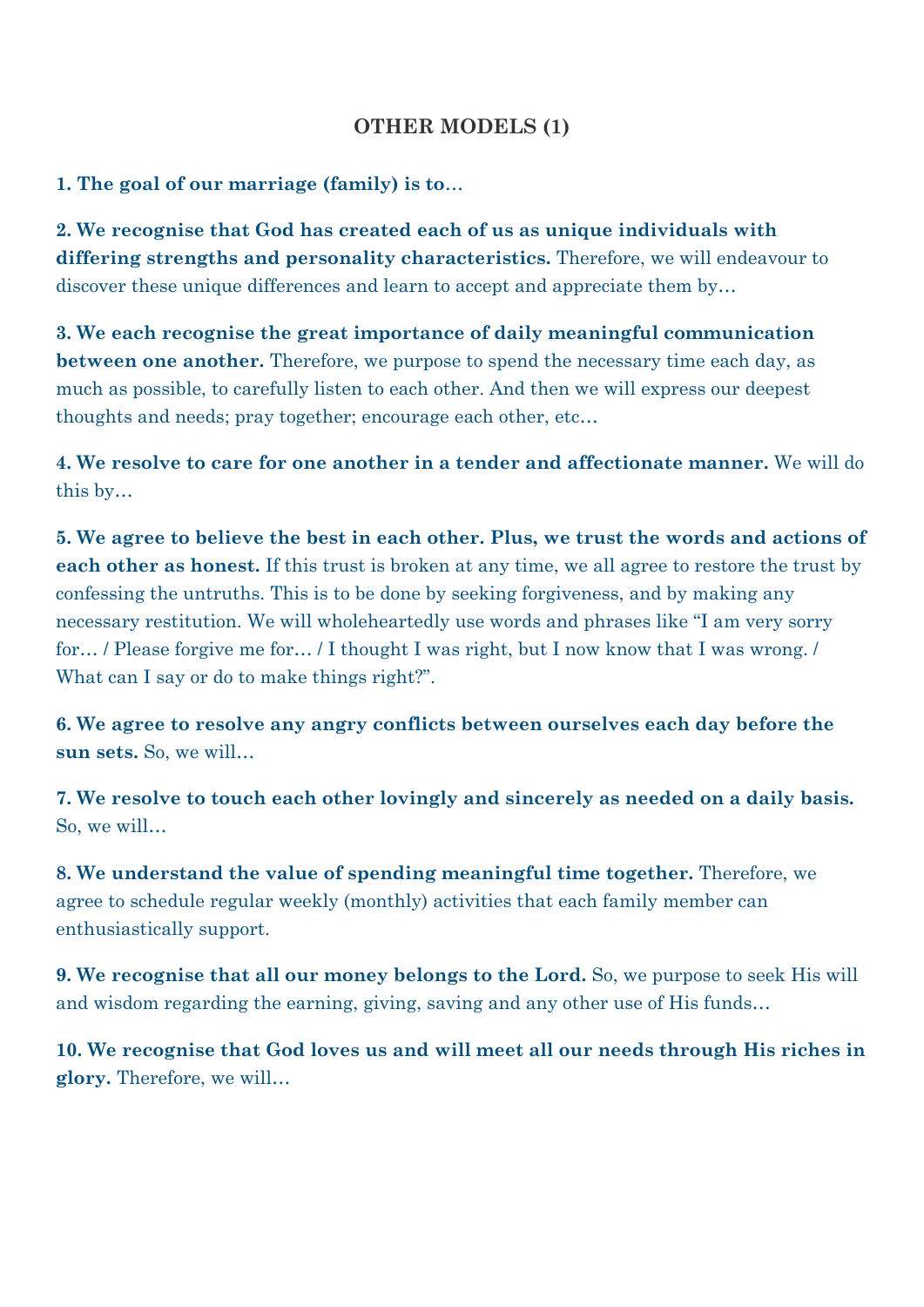### **MODEL FOR FAMILY CONSTITUTIONS (2)**

#### **HONOR:**

We honour God above all by submitting to the authority of His word in all things. This honour must extend to our families first, and then to others. We must honour God's creations and those He has put in positions of authority. Traits of this honour are obedience, understanding, respect, responsibility, praise and, above all, love. We will show honour by how we treat others, possessions and God's creation, thinking more highly of others than ourselves.

#### **PERSONALITY STRENGTHS:**

Realising that our differences were a major factor in our being drawn together as husbands and wives, we will seek always to keep that "first love" commitment alive. We will do this by valuing our differences. Additionally, we will actively seek to understand more about the other person's viewpoint, thought process, and natural reactions as a way of increasing our understanding and appreciation. We take seriously the admonition that we are not all an "eye, or an ear" but different yet important parts of God's body. We will seek to value all members of our households and live with them in an understanding way.

#### **ANGER:**

In our families, we purpose to shut out unhealthy anger with each other. When we talk about issues, we will be slow to speak, quick to listen, and slow to anger. *([James](https://www.biblegateway.com/passage/?search=James%201:19&version=ESV&src=tools)  [1:19\)](https://www.biblegateway.com/passage/?search=James%201:19&version=ESV&src=tools)* When anger occurs, we will recognise the individual differences among us. But we will not allow the sun to go down on our anger. *[\(Ephesians 4:26](https://www.biblegateway.com/passage/?search=Ephesians%204:26&version=ESV&src=tools))* We will strive to identify the causes of the anger and deal with those causes instead of ignoring them. And without exception, if we cross the line into unhealthy anger with our tone of voice, words or actions, we will seek the forgiveness of those we have hurt. *([Matthew 18:22](https://www.biblegateway.com/passage/?search=Matthew%2018:22&version=ESV&src=tools))*

#### **MEANINGFUL TOUCH:**

We agree to provide every family member with abundant praise and encouragement, combined with affectionate touch. This may include hugs, holding hands or other loving expressions agreed on by the couple. We pledge to do this consistently, even when our feelings may be in conflict.

#### **COMMUNICATION:**

We pledge to take time to speak regularly about those things that are important to us and our loved ones. We will take seriously their frustrations, fears, disappointments, burdens and dreams. Further, we pledge to seek actively to communicate our love verbally. We will do this daily. Additionally, we will carve out the communication time our spouses need. That is so that we might find unity, intimacy and peace in our relationships that God might be honoured.

#### **FAMILY BONDING EXPERIENCES:**

Because we are called to "number our days," we make a commitment to measure out meaningful time with our wives and children. We will seek to provide consistent family